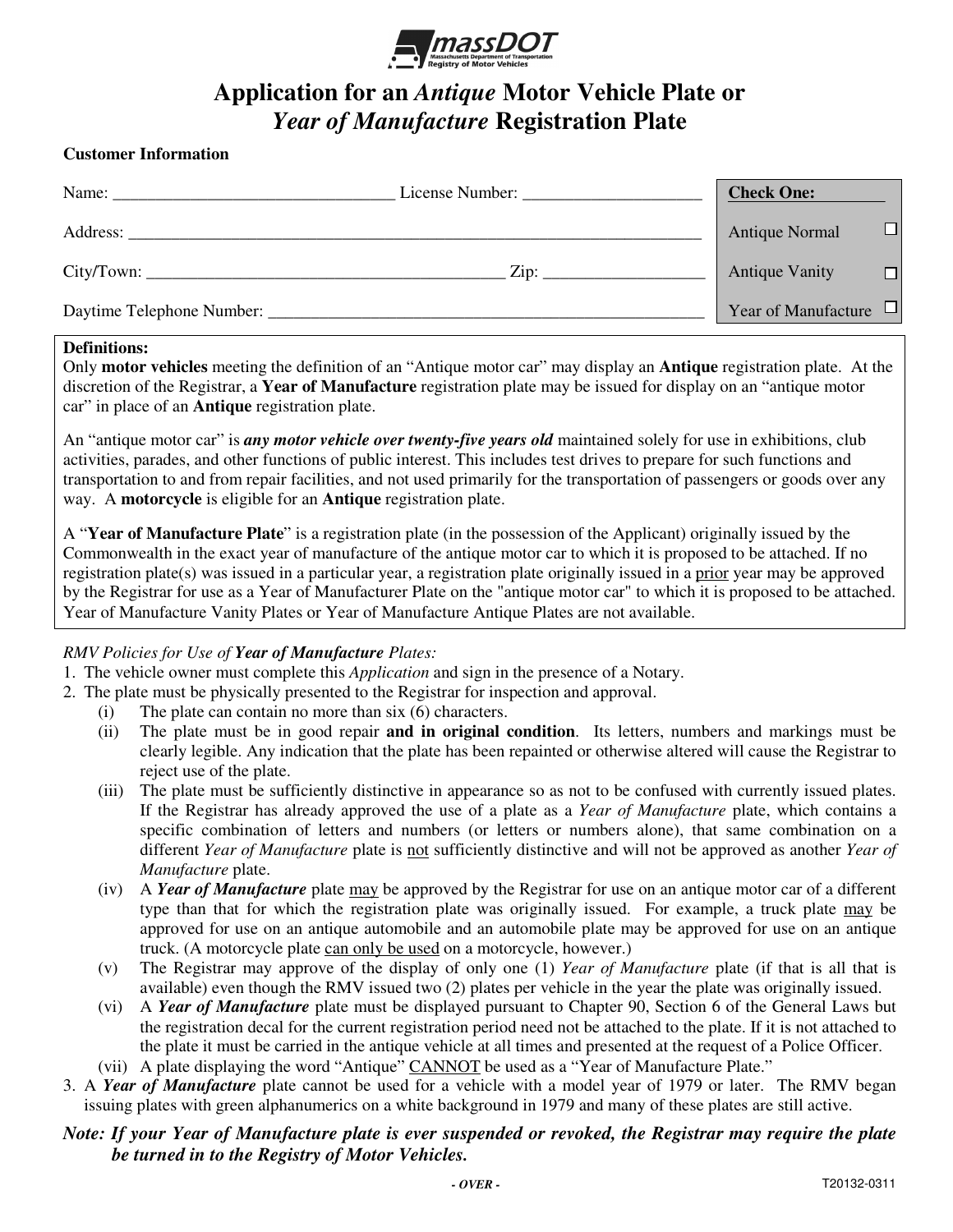## *Certification and Affidavit of Vehicle Owner*

|                                                                                                                                                                                                                                                                                                                                                                                                                                                                                                                                                                                                                                                                                                          |                                                                                                                                                                                                                                      | (antique vehicle) owned      |  |  |  |  |  |
|----------------------------------------------------------------------------------------------------------------------------------------------------------------------------------------------------------------------------------------------------------------------------------------------------------------------------------------------------------------------------------------------------------------------------------------------------------------------------------------------------------------------------------------------------------------------------------------------------------------------------------------------------------------------------------------------------------|--------------------------------------------------------------------------------------------------------------------------------------------------------------------------------------------------------------------------------------|------------------------------|--|--|--|--|--|
| I hereby certify that the $\frac{1}{\sqrt{1 + \frac{1}{n}} \sqrt{1 + \frac{1}{n}}}$ Make & Model<br>by me and described in the accompanying RMV registration application is over 25 years old and will be maintained and<br>operated solely for use in exhibitions, club activities, parades and other functions of public interest (including test drives<br>to prepare for such functions and transportation to and from repair facilities) and will not be used primarily for the<br>transportation of passengers or goods over any way. I also certify that if I am registering the vehicle with a Year of<br><b>Manufacture</b> plate, that I came into possession of the plate in a lawful manner. |                                                                                                                                                                                                                                      |                              |  |  |  |  |  |
|                                                                                                                                                                                                                                                                                                                                                                                                                                                                                                                                                                                                                                                                                                          | This document must be signed in the presence of a Notary Public of the Commonwealth.                                                                                                                                                 |                              |  |  |  |  |  |
| perjury and may be punished for false swearing.                                                                                                                                                                                                                                                                                                                                                                                                                                                                                                                                                                                                                                                          | I swear that I am the owner of the vehicle described in the accompanying application form and that the above<br>Certification and Affidavit is true and correct. I understand that I am signing this document under the penalties of |                              |  |  |  |  |  |
| Signature of Vehicle Owner                                                                                                                                                                                                                                                                                                                                                                                                                                                                                                                                                                                                                                                                               | Printed Name of Vehicle Owner                                                                                                                                                                                                        | Date                         |  |  |  |  |  |
|                                                                                                                                                                                                                                                                                                                                                                                                                                                                                                                                                                                                                                                                                                          | <i>Notarization:</i> On this _______ day of _______________________, _______, before me, the undersigned notary public,                                                                                                              |                              |  |  |  |  |  |
|                                                                                                                                                                                                                                                                                                                                                                                                                                                                                                                                                                                                                                                                                                          |                                                                                                                                                                                                                                      |                              |  |  |  |  |  |
| best of his/her knowledge and belief.                                                                                                                                                                                                                                                                                                                                                                                                                                                                                                                                                                                                                                                                    |                                                                                                                                                                                                                                      |                              |  |  |  |  |  |
| Signature of Notary Public                                                                                                                                                                                                                                                                                                                                                                                                                                                                                                                                                                                                                                                                               | Printed Name of Notary Public                                                                                                                                                                                                        | <b>My Commission Expires</b> |  |  |  |  |  |
| Place notary seal above                                                                                                                                                                                                                                                                                                                                                                                                                                                                                                                                                                                                                                                                                  |                                                                                                                                                                                                                                      |                              |  |  |  |  |  |
|                                                                                                                                                                                                                                                                                                                                                                                                                                                                                                                                                                                                                                                                                                          | Registry Use Only:                                                                                                                                                                                                                   |                              |  |  |  |  |  |
|                                                                                                                                                                                                                                                                                                                                                                                                                                                                                                                                                                                                                                                                                                          |                                                                                                                                                                                                                                      |                              |  |  |  |  |  |
|                                                                                                                                                                                                                                                                                                                                                                                                                                                                                                                                                                                                                                                                                                          |                                                                                                                                                                                                                                      |                              |  |  |  |  |  |
|                                                                                                                                                                                                                                                                                                                                                                                                                                                                                                                                                                                                                                                                                                          | <b>Attention Branches: Submit Completed Forms to Special Plates Section.</b>                                                                                                                                                         |                              |  |  |  |  |  |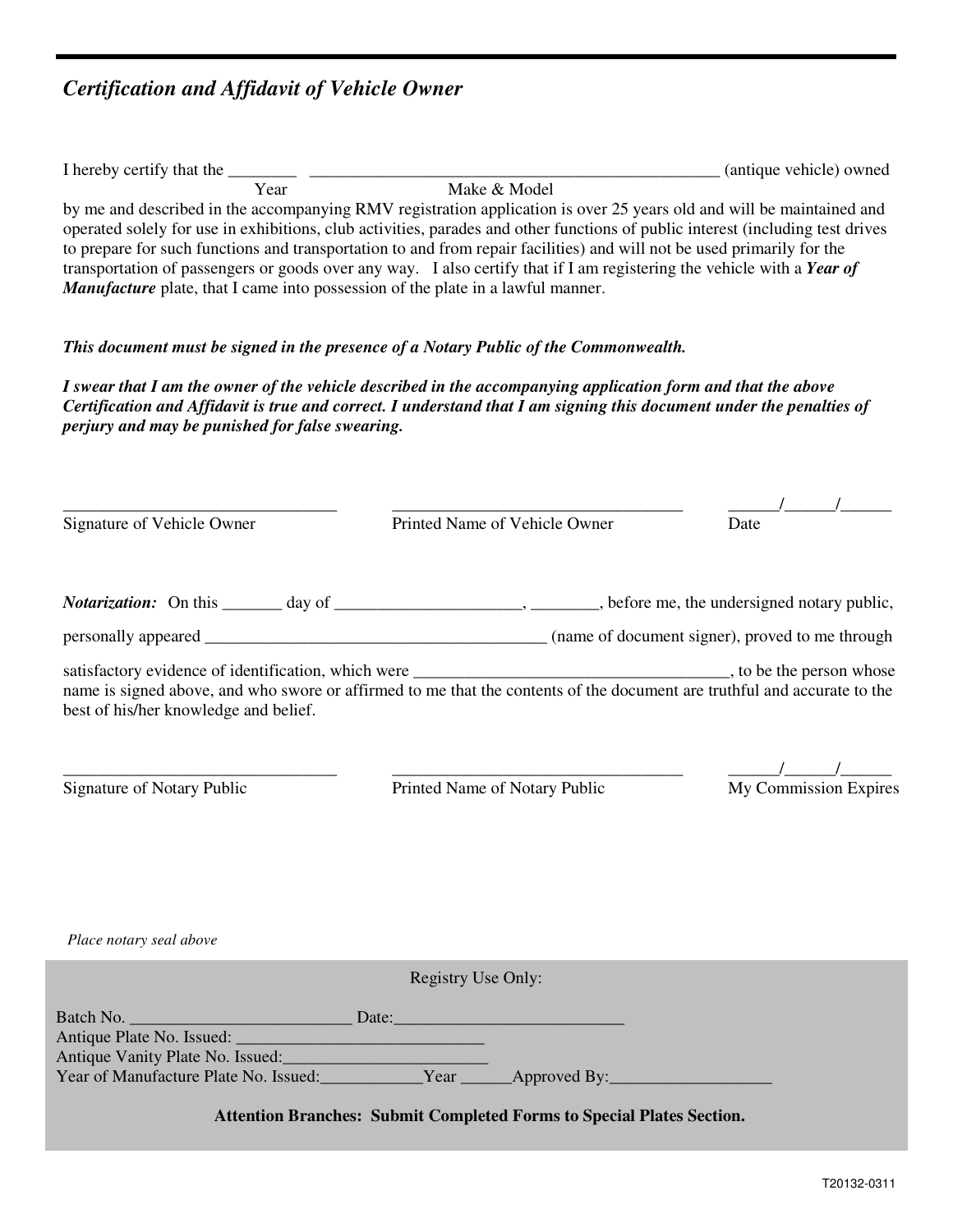#### **RMV Policies for Use of Year of Manufacture Plates**

- 1. The vehicle owner must complete an "Application for an Antique Motor Vehicle Plate or Year of Manufacture Registration Plate" form and sign it in the presence of a Notary.
- 2. The plate must be physically presented to the Registrar or designee for inspection and approval.
- (i) The plate can contain no more than six (6) characters.
- (ii) The plate must be in good repair and in **original condition**. Its letters, numbers and markings must be clearly legible. Any indication that the plate has been repainted or otherwise altered will cause the Registrar to reject use of the plate.
- (iii) The plate must be sufficiently distinctive in appearance so as not to be confused with currently issued plates. If the Registrar has already approved the use of a plate as a Year of Manufacture plate, which contains a specific combination of letters and numbers (or letters or numbers alone), that same combination on a different Year of Manufacture plate is not sufficiently distinctive and will not be approved as another Year of Manufacture plate.
- (iv) A **Year of Manufacture** plate may be approved by the Registrar for use on an antique motor car of a different type than that for which the registration plate was originally issued. For example, a truck plate may be approved for use on an antique automobile and an automobile plate may be approved for use on an antique truck. (A motorcycle plate can only be used on a motorcycle, however.)
- (v) The Registrar may approve of the display of only one (1) Year of Manufacture plate (if that is all that is available) even though the RMV issued two (2) plates per vehicle in the year the plate was originally issued.
- (vi) A **Year of Manufacture** plate must be displayed pursuant to Chapter 90, Section 6 of the General Laws but the registration decal for the current registration period need not be attached to the plate. If it is not attached to the plate it must be carried in the antique vehicle at all times and presented at the request of a Police Officer.
- (vii) A plate displaying the word "Antique" CANNOT be used as a "Year of Manufacture Plate."
- **Note: If a Year of Manufacture plate is ever suspended or revoked, the Registrar may require the plate be turned in to the Registry of Motor Vehicles.**

# Year of Manufacture Reference List



Only **motor vehicles** meeting the definition of an "Antique motor car"  $\bigcap$ may display an **Antique** registration plate. At the discretion of the Reg-Definitions istrar, a **Year of Manufacture** registration plate may be issued for dis- $\sim$   $\sim$  $\overline{\phantom{0}}$  $\overline{\phantom{a}}$ 

play on an "antique motor car "in place of an **Antique** registration plate. An "antique motor car" is **any motor vehicle over twenty-five years** *old* which is maintained solely for use in exhibitions, club activities, parades, and other functions of public interest. This includes test drives to

prepare for such functions and transportation to and from repair facilities, and not used primarily for the transportation of passengers or goods over any way. A **motorcycle** is eligible for an **Antique** registration plate.

A "**Year of Manufacture Plate**" is a registration plate (in the possession of the Applicant) originally issued by the Commonwealth in the exact year of manufacture of the antique motor car to which it is proposed to be attached. If no registration plate(s) was issued in a particular year,

a registration plate originally issued in a prior year may be approved by the Registrar for use as a Year of Manufacturer Plate on the "antique motor car" to which it is proposed to be attached. Year of Manufacture Vanity Plates or Year of Manufacture Antique Plates are not available.

- Alphanumerics were not used on passenger plates until 1949
- Only one plate is needed (if that is all that is available)
- Truck plates had a "B" prefix from 1911
- <sup>X</sup> Plates issued in 1903 1915 were porcelain enamel **over** steel
- Plates issued in 1903 1907, were the same and UNDATED; only lettering was inscribed at the top " Mass Automobile Register"
- Plates issued in 1916 1919, were FLAT steel, had no embossed numbers, and no raised border
- If no plate was issued in a particular year, a plate from the **previous** year can be used, but **not** a plate from a following year
- Some plates issued in 1942 have WHITE alphanumerics on a GREEN background
- 1966 was the last year that Massachusetts dated license plates
- Undated plates (1967 and up) do not need a registration sticker indicating the Year of Manufacture of the vehicle or the year of original issuance of the plate
- <sup>X</sup> When a Year of Manufature registration is voluntarily cancelled, the plate(s) do not have to be surrendered to the RMV

Facts